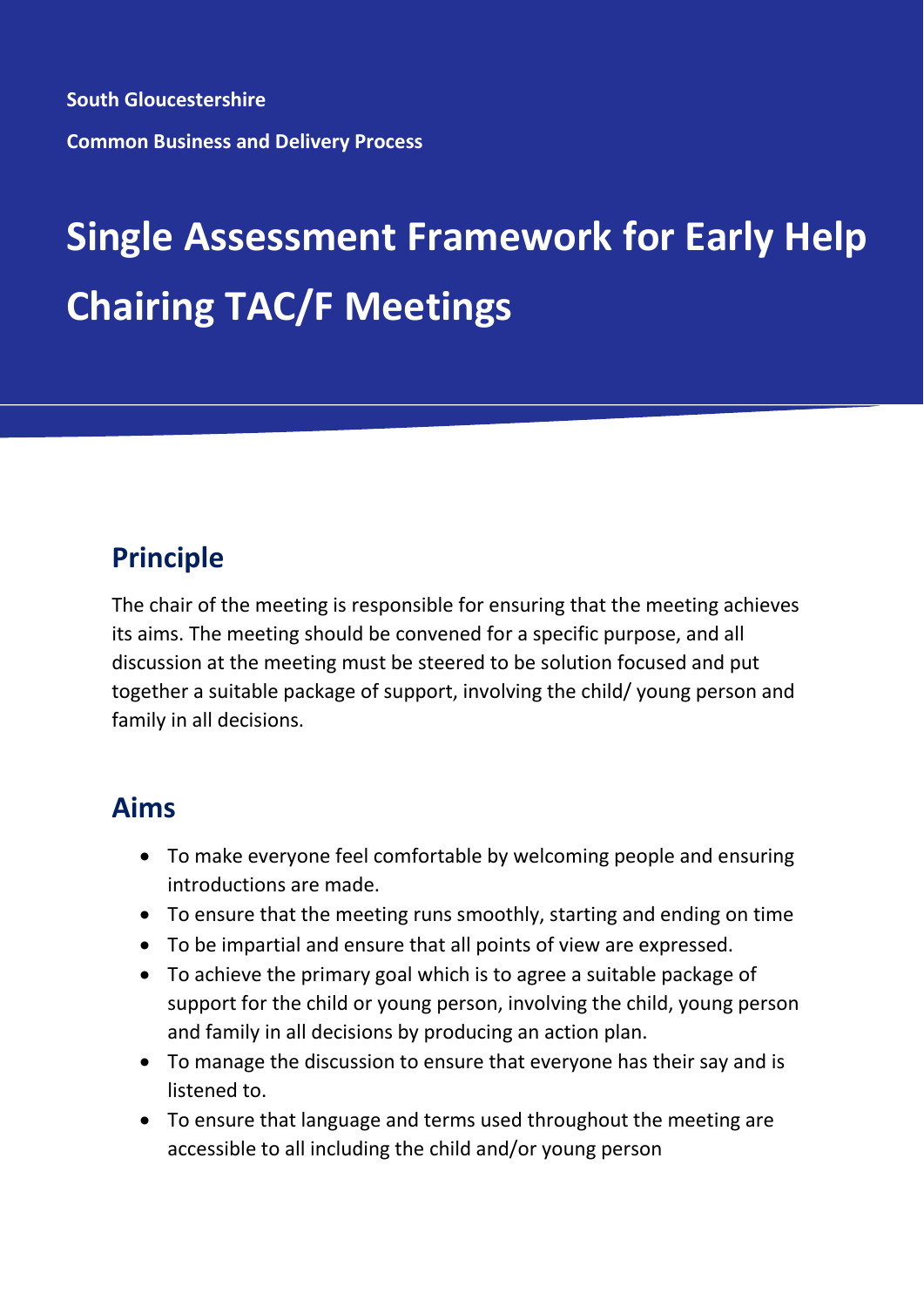- To ensure that a Lead Professional is appointed (if this has not already been done) and a review date is set.
- To ensure that closing the SAFeh is considered at every review stage.

### **Who should chair?**

- It may be any practitioner who has previous experience of chairing meetings, and/or who has some meaningful professional connection to the child/family.
- It should be someone who feels confident in this role and feels that they have the appropriate skills to take on this task (see SAFeh skills competency checklist).
- In some complex situations it may be essential to have an independent chair e.g.:– Where there is disagreement between practitioners and/or family.
	- **–** Where the SAFeh assessor is a practitioner from another Local Authority
	- **–** Where an action plan is not making progress

In these situations the assessor or LP may contact [safehsupport@southglos.gov.uk](mailto:safehsupport@southglos.gov.uk) for assistance.

- If there is no obvious choice, you could ask an experienced colleague from another team or school to step in to be an independent chair and offer to reciprocate in the future.
- If there are repeated issues with identifying a chair, then the Early Help Partnership Workers should be asked for help with this safehsupport@southglos.gov.uk

## **Guidelines**

- Be prepared by having read the SAFeh form and being aware of the priority issues.
- Be prepared to take notes, either on a review form or on a blank sheet, but following the early help action planning and review format.